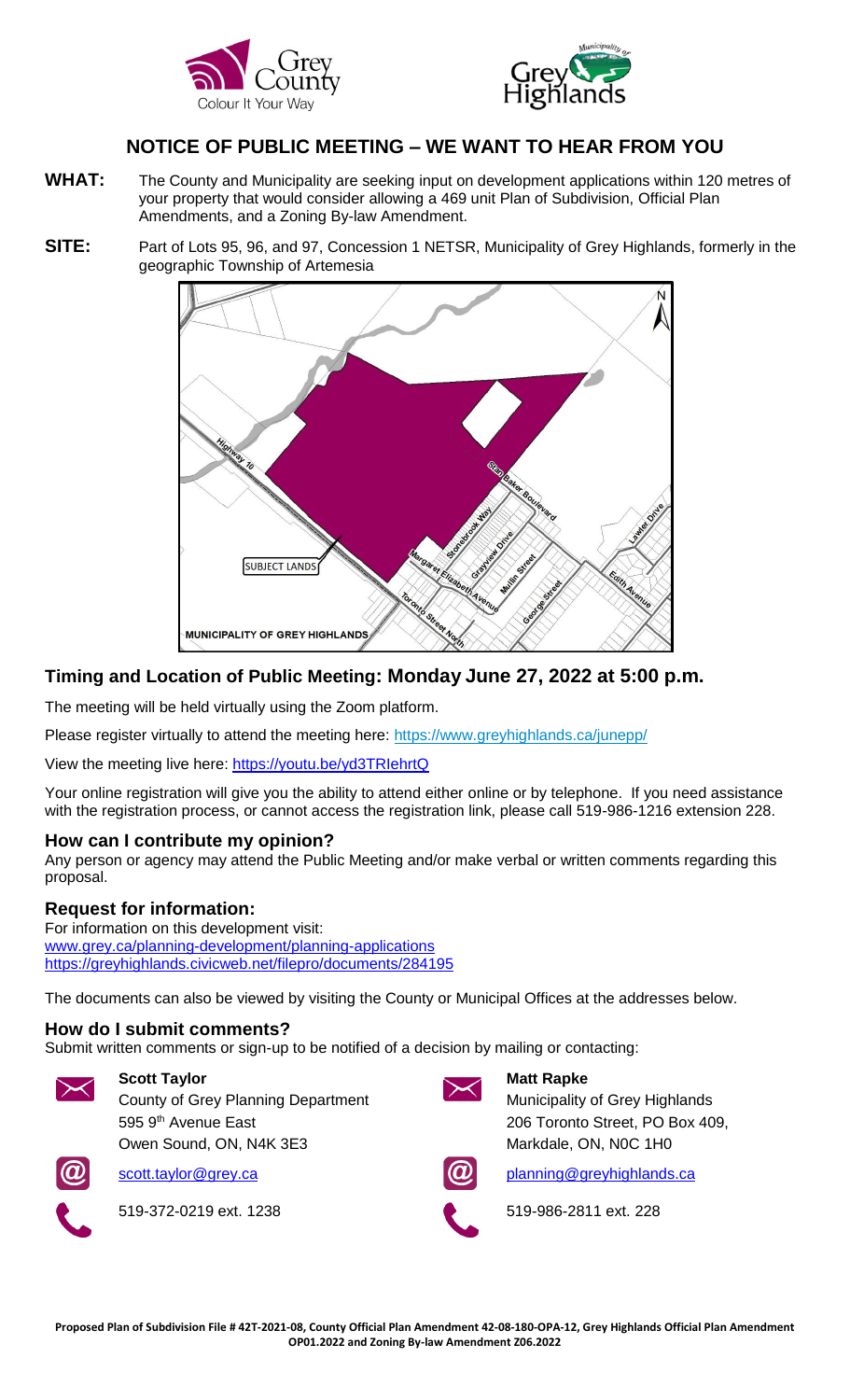



## *What is being proposed through the applications?*

Below is a map showing the proposed Plan of Subdivision. A full version of this map is available on the County or Municipal websites, or at the County offices in Owen Sound, or the Municipal offices in Markdale.



The purpose and effect of the Plan of Subdivision is to create four hundred and sixty-nine (469) new lots, comprising three hundred and thirteen (313) detached residential lots and one hundred and fifty-six (156) multi-attached residential units. New roads, parks, stormwater facilities, and open space blocks would also be created through the Plan of Subdivision.

Official Plan Amendments are also required to both the County and Municipality of Grey Highlands Official Plans. The purpose and effect of the County Official Plan Amendment is to re-designate a portion of lands in the northeastern part of the subject lands from the 'Rural' designation to the 'Primary Settlement Area' designation to permit new residential development. The purpose and effect of the Grey Highlands Official Plan Amendment is to incorporate the same settlement area boundary change required under the County Official Plan Amendment. The Grey Highlands OP Amendment will provide a more specific designation of "Neighbourhood" to the area subject to the settlement area boundary expansion.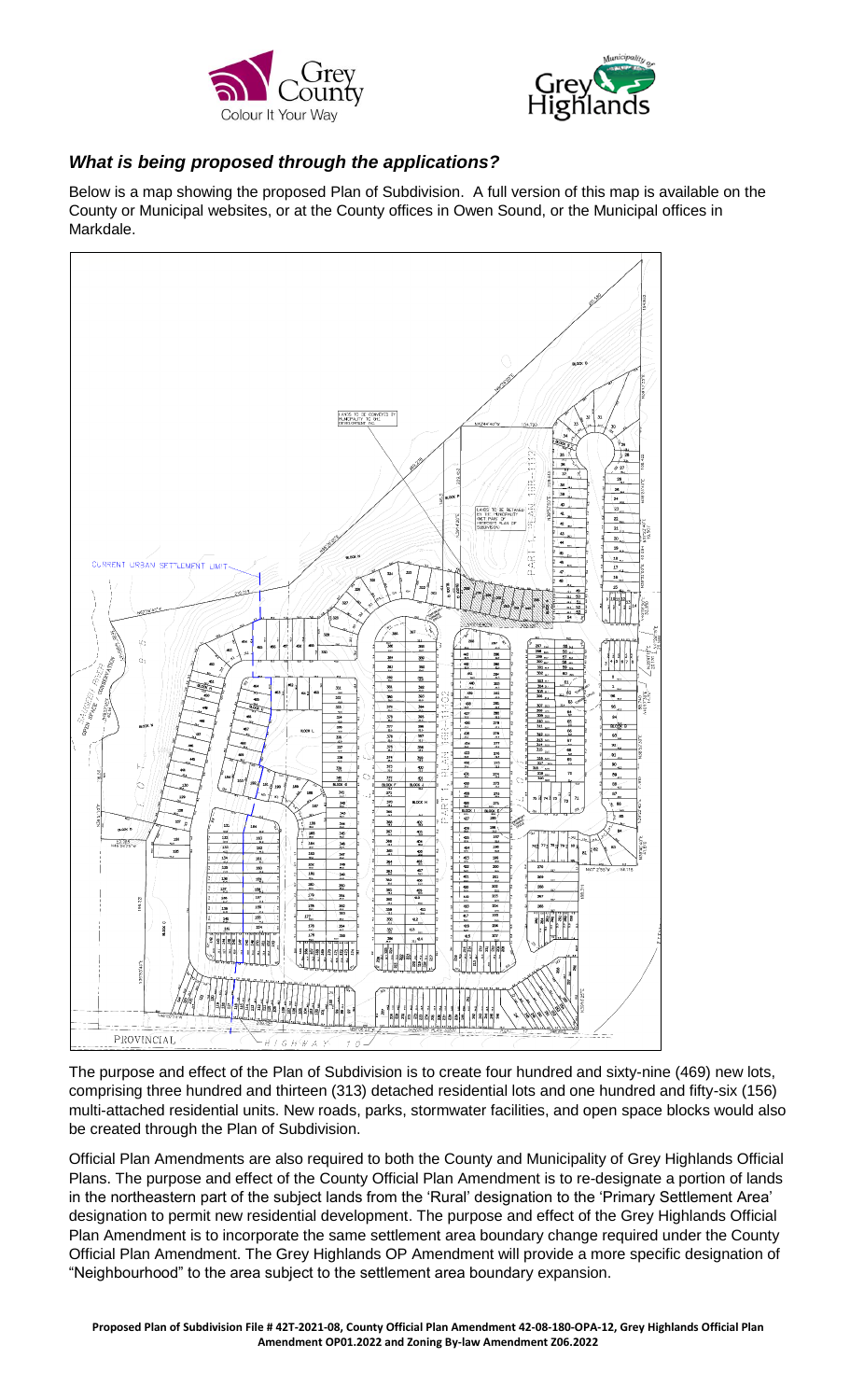



The purpose of the Zoning By-law Amendment is to amend the Municipality of Grey Highlands Comprehensive Zoning By-law No. 2004-50 to rezone the subject lands to implement the 469 unit Plan of Subdivision. The effect of the Zoning By-law Amendment is to change the zone symbol from "Open Space" (OS-10) to special residential zones and open space zones. The new residential zones would fall into several categories to accommodate row town house units, small lot single detached units, standard single detached units, and a flex zone to accommodate both small lot single units and row town house units. The flex zone would not be implemented in Phases 1, 2, or 3. The open space zones would firstly be established for active parkland spaces and pedestrian accessways and secondly for SWM ponds and accessways. It is also anticipated that a Holding zone be established for the lots in part of Phase 3 that fall within the Landfill Restriction area.

## *What can I expect at the Public Meeting?*

The public meeting is an opportunity for members of the public to learn more about the proposed development. Attendees have the opportunity to hear a brief presentation about the development, ask questions, and/or make statements either in favour of, or in opposition to the development. At the meeting members of the public will also hear a summary of any comments received about the proposed development prior to the public meeting.

The public meeting will take place at an online special meeting of Council and the Mayor or Chair will act as the moderator for the meeting. The moderator will keep the meeting in order and allow the applicant (and their development team), the public, and members of Council to speak and ask questions.

This meeting is an opportunity to learn about the proposed development application and provide feedback.

### *Why is this Public Meeting being held and what are your rights?*

Within Ontario the planning and development process is an open and transparent process, where opinions from all individuals and groups are welcomed. By law a municipality must hold a public meeting, and this meeting is just one of your chances to learn about the development proposal and offer your opinions. Under the legislation governing this development, which is Sections 22, 34, and 51 of the *Planning Act*, you have the following rights:

- 1. Any persons may attend the public meeting and/or make written or verbal representation either in support of or in opposition to the proposed Plan of Subdivision, Official Plan Amendments, or Zoning By-law Amendment.
- 2. If a *\*person* or public body would otherwise have an ability to appeal the decisions of the Municipality of Grey Highlands or the County of Grey to the Ontario Land Tribunal but the person or public body does not make oral submissions at a public meeting or make written submissions to Municipality of Grey Highlands before the Zoning By-law Amendment or Municipal Official Plan Amendment is approved or refused, or to the County of Grey before the County Official Plan Amendment or Plan of Subdivision is approved or refused, the person or public body is not entitled to appeal the decisions.
- 3. If a *\*person* or public body does not make oral submissions at a public meeting or make written submissions to the Municipality of Grey Highlands before the Zoning By-law Amendment or Municipal Official Plan Amendment is approved or refused, or to the County of Grey before the County Official Plan Amendment or Plan of Subdivision is approved or refused, the person or public body may not be added as a party to the hearing of an appeal before the Ontario Land Tribunal unless, in the opinion of the Tribunal, there are reasonable grounds to do so.
- 4. If you wish to be notified of the decision by the Municipality of Grey Highlands in respect to the approval or refusal of the Zoning By-law Amendment (File # Z06.2022), Municipal Official Plan Amendment (File # OP01.2022) or the County of Grey in respect to the approval or refusal of the Plan of Subdivision (File # 42T-2021-08) and County Official Plan Amendment (42-08-180-OPA-12), you must make a written request to the Municipality or the County, at the addresses noted on the previous page. Please note the file numbers noted above when directing correspondence to the Municipality or the County.
- 5. If you have any questions, please do not hesitate to contact County or Municipal staff, who would be happy to answer any questions on the matter.

**\***Notwithstanding the above, only a 'person' listed in subsection 51(48.3) of the Planning Act may appeal the decision of the County of Grey to the Ontario Land Tribunal (OLT) as it relates to the proposed Plan of Subdivision. Below is the prescribed list of 'persons' eligible to appeal a decision of the County of Grey related to the proposed Plan of Subdivision as per subsection 51(48.3) of the Planning Act. These are